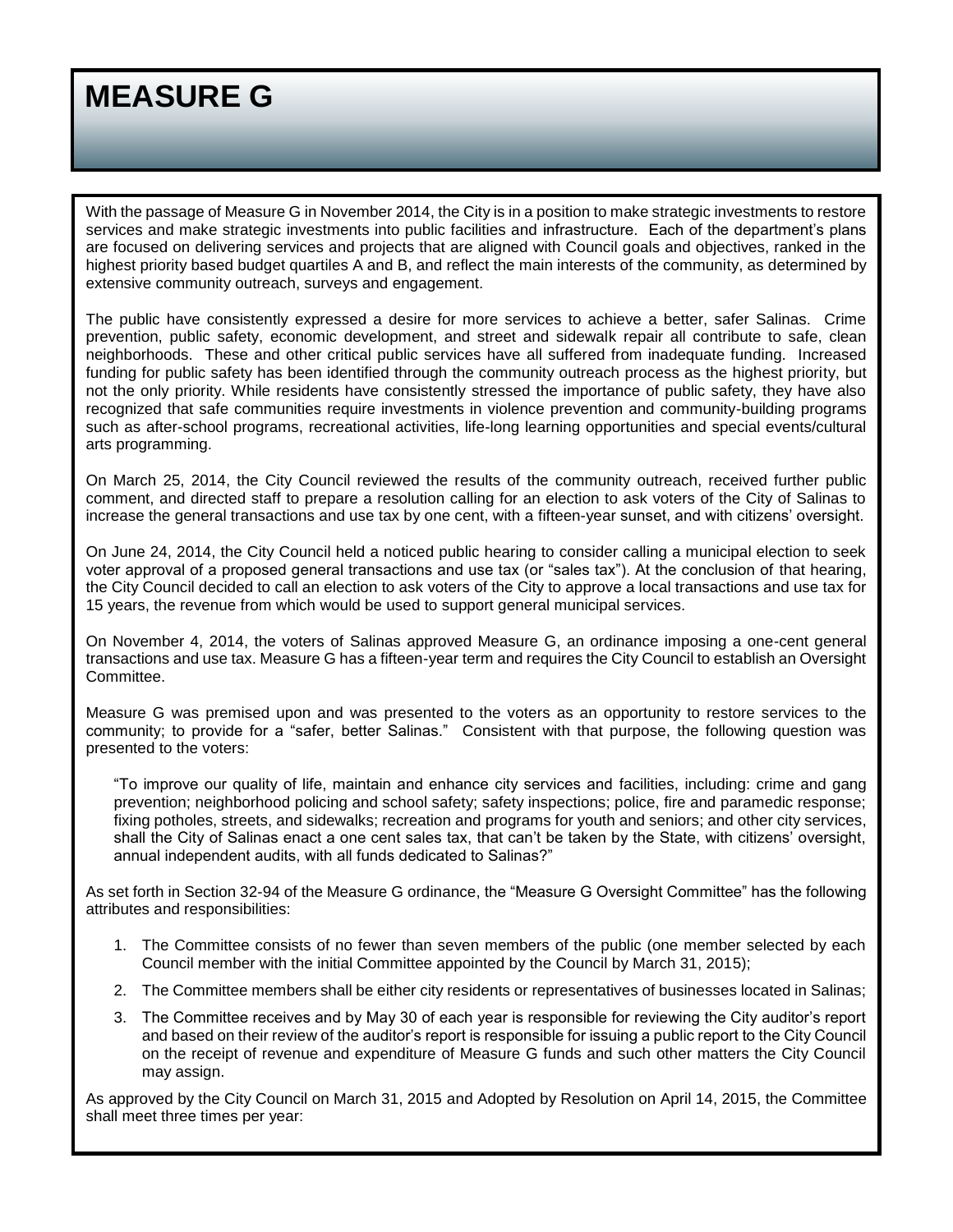- 1. As set forth in Section 32-94 of the Ordinance, before May 30 of each year to "review the auditors' report, for each year in which the auditors prepare such a report, [for the purpose of issuing] a report to the City Council regarding the use of revenue [from Measure G] and such other matters as the City Council may assign."
- 2. Following the City Council's adoption of the annual budgets (Operating, Capital, Measure E, and Measure G) for the purpose of understanding how the City Council directed the expenditure of Measure G revenues.
- 3. Prior to the City Council's adoption of the annual budgets so that City staff can present information to the Committee on Measure G revenues and the Measure G expenditures proposed in the annual Measure G Budget.

The Committee may have additional meetings beyond these three, provided a majority of the Committee requests an additional meeting(s) and the Committee's request is approved by the Mayor.

In order to assure full compliance with the intent of the ordinance, the tax proceeds from this ordinance are separately received and accounted for in the City's financial reporting system (Fund 1200).



The City received \$5.4 million for the last quarter of FY 2014-15, \$22.6 million for FY 2015-16, \$24.1 million for FY 2016-17, and \$25.2 million for FY 2017-18. For FY 2018-19 and FY 2019-20, the City is expecting \$24.9 million and \$25.2 million, respectively. The FY 2019-20 budget includes \$6,859,031 in capital improvement projects (CIP), a \$4,110,600 transfer out to mainly cover restoring services on Friday (furlough) and to fund the new El Gabilan Library debt service, and a \$14,972,710 operating budget. The CIP includes such projects as the new public safety facility, park improvements, homeless shelter operations, and fleet replacement. The detail of the proposed capital projects are located in the capital improvement budget document for FY 2019-20.

As mentioned, each of the department's plans are focused on delivering services and projects that are aligned with Council goals and objectives, ranked in the highest priority based budget (PBB) quartiles A and B, and reflect the main interests of the community, as determined by extensive community outreach, surveys and engagement. The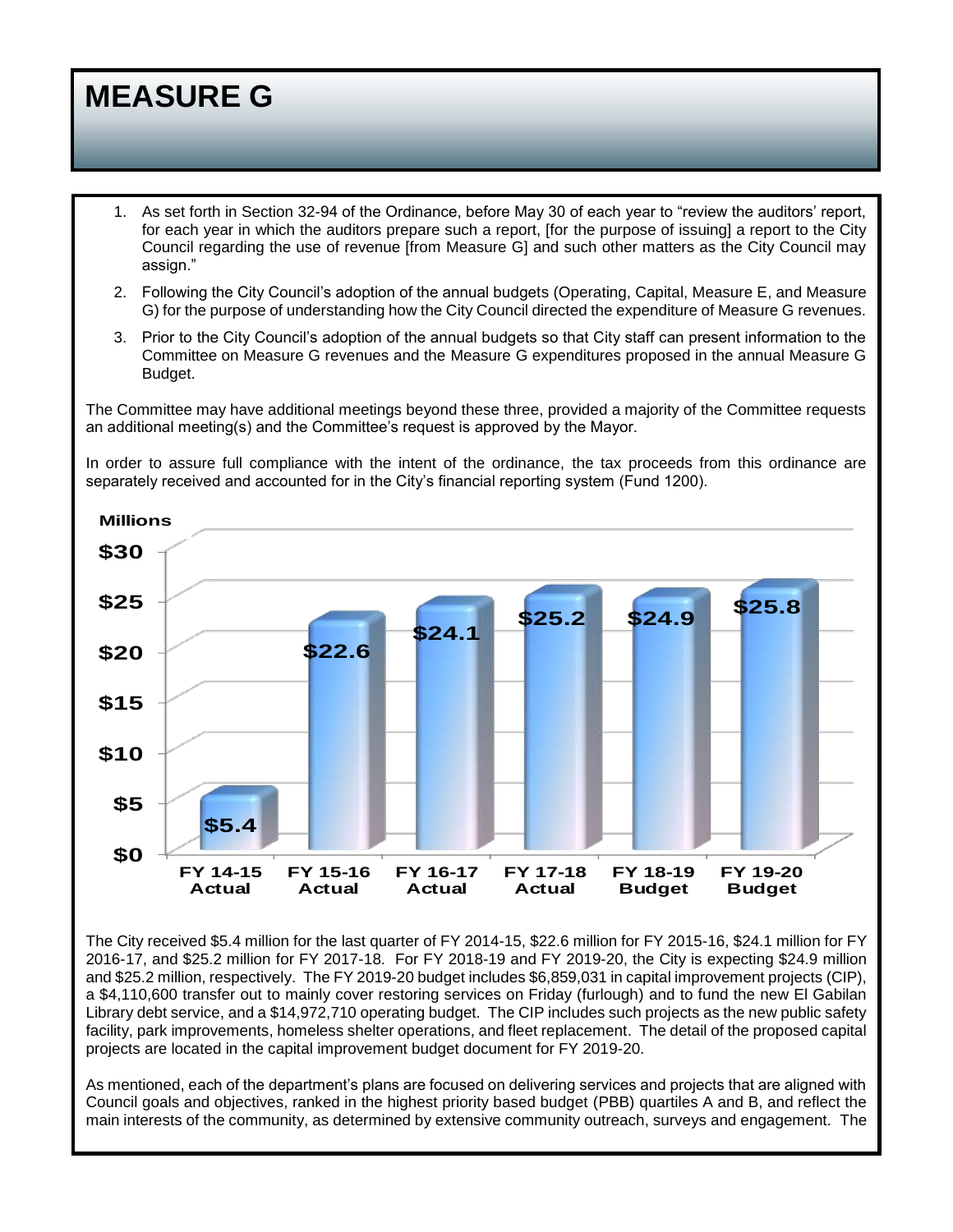Department plans were presented to the City Manager, who made the final determination on the proposal to the City Council. In addition to PBB, community funding themes, and City Council goals, the City Manager's proposed budget allocating Measure G funds factors in city wide operations, all funding sources, all department requests, a sustainable level of staffing, and the full 15-year horizon. The fifth year of Measure G operating costs for FY 2019- 20 is shown below:

|                                      | Amount     | Percent |
|--------------------------------------|------------|---------|
| Police                               | 8,708,390  | 58.2%   |
| Fire                                 | 2,561,590  | 17.1%   |
| PW - Build / Improve / Maintain      | 1,219,890  | 8.1%    |
| Code Enforcement                     | 420,870    | 2.8%    |
| <b>Recreation - Youth Prevention</b> | 1,148,900  | 7.7%    |
| <b>Community Development</b>         | 103,990    | 0.7%    |
| Support - Technology                 | 306,930    | 2.0%    |
| Support - Finance                    | 229,200    | 1.5%    |
| Support - Human Resources            | 164,270    | 1.1%    |
| Support - Administration             | 108,680    | 0.8%    |
| <b>Total Appropriations</b>          | 14,972,710 | 100.0%  |